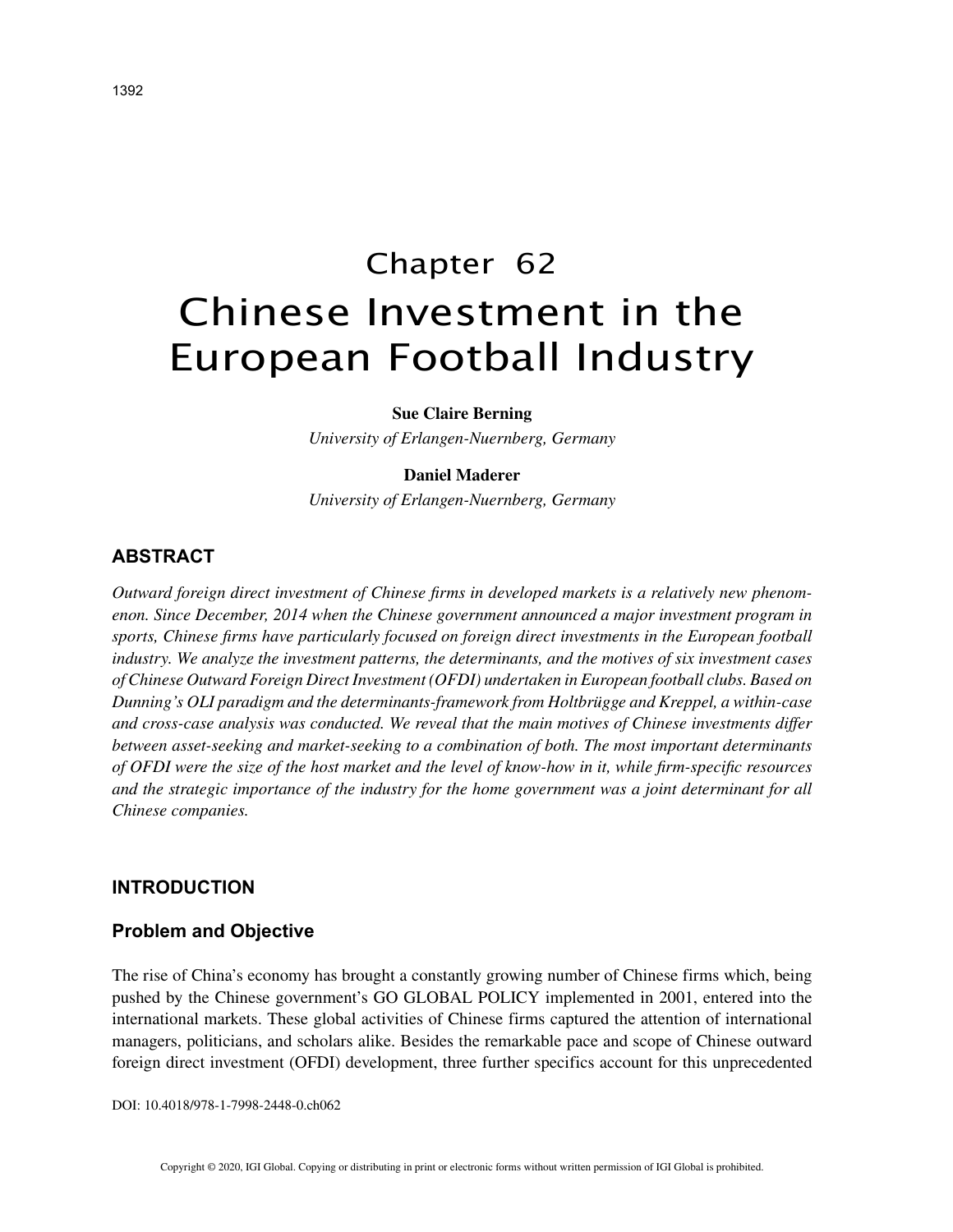

*Figure 1. Chinese OFDI development in Europe*

phenomenon: First, mergers and acquisitions  $(M&A)$  gradually became the preferred form of Chinese OFDI. Second, since 2012 the majority of Chinese M&A has been targeting developed countries. Third, since 2011 Europe attracted twice as much annual Chinese OFDI as the United States, while in 2014 Chinese OFDI to Europe reached new record levels with US\$18 billion (Baker & McKenzie, 2015; MOFCOM, 2013). Figure 1 illustrates the tremendous growth of Chinese OFDI in Europe.

Numerous studies exist that examine Chinese firms regarding either their market entry strategies, i.e., location choice (Kang & Jiang, 2012; Liu, Buck, & Shu, 2005), ownership mode (Globerman & Shapiro, 2009; Rui & Yip, 2008), entry mode (Cui & Jiang, 2009; Liu & Buck, 2009), or regarding their antecedents, such as determinants (Alon, 2010; Buckley et al., 2007), and motivations (Deng, 2004; Lu, Liu, & Wang, 2011). However, studies focusing solely on Chinese OFDI in Europe and on just one industry hardly exist (Di Minin, Zhang, & Gammeltoft, 2012; Milelli, Hay, & Shi, 2010). By considering both industry-specifics and host country-specifics, it can significantly contribute to a better understanding of the drivers and thus of the investment patterns of Chinese firms.

The common base line of most studies is that Chinese firms' internationalization shows some unique characteristics in their investment patterns. These include the active involvement of the home government (Luo, Xue, & Han, 2010; Nolan & Zhang, 2002), the search for strategic assets (Boateng, Qian, & Tianle, 2008; Duanmu, 2012), or the fast learning capabilities (Zhou & Li, 2007; Morck, Yeung, & Zhao, 2008). Because of these peculiarities, some scholars argue that Chinese OFDI cannot be explained by traditional internationalization theories and hence new theories must be generated (Barney & Zhang, 2009; Peng, 2012). On the opposite side, other scholars view existing theories as suitable for China's global operations (Rugman & Li, 2007), or just call for their extensions (Dunning & Lundan, 2008; Mathews, 2006).

Dunning's (1980) Ownership-Location-Internalization (OLI) paradigm has been widely used for investigating Chinese firms' investment motives and determinants (Berning & Holtbrügge, 2012; Wei, 2010). Asset- and market-seeking are found to be the two most important investment motives behind Chinese OFDI in developed countries (Marchand, 2015; Mathews, 2006). In particular, Chinese firms are driven by strategic asset-seeking motives (Luo & Tung, 2007) that results in both asset exploiting and